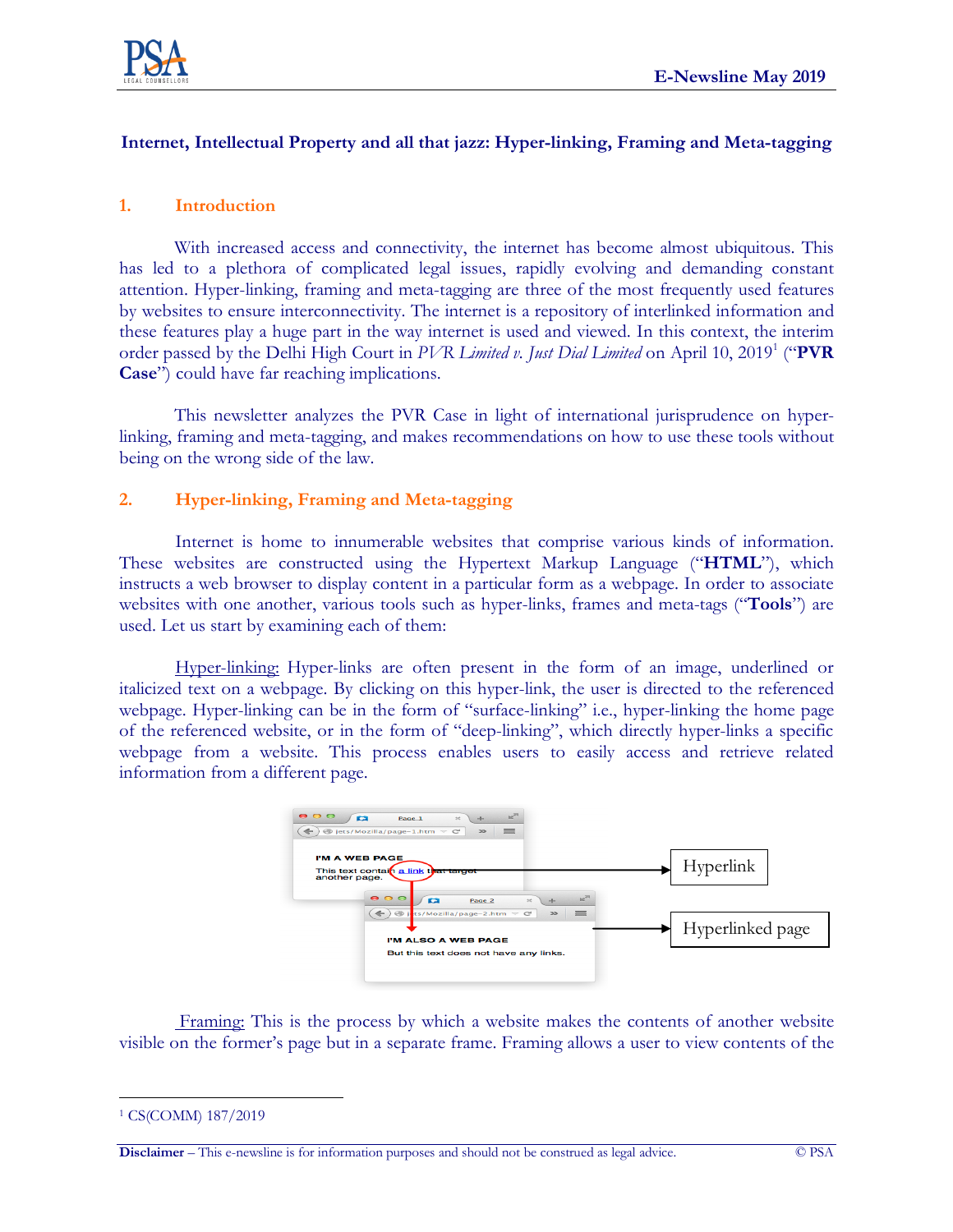

third party webpage on the framing website that he/she is browsing. It retains certain characteristics of the framing website by incorporating its border and navigation tools.



Meta-tagging: Meta-tagging is the process by which a HTML coding statement which describes certain aspects of a website's content is inserted. Meta-tags primarily serve the purpose of indexing a website or webpage so that someone searching for information similar to information contained on the website is directed to it when keywords matching the meta-tags are entered in a search engine. For example, a website offering AC repair and maintenance services might utilize the brand name of major AC manufacturers (Voltas, Blue Star etc.) as meta-tags in order to optimize search results.

### **3. The PVR Case**

This case involved two parties – PVR Limited and Just Dial Limited. Just Dial Limited, through its website Justdial.com ("**Justdial**"), is an online content aggregator that provides listing details of several vendors and facilitates purchase of goods and services by utilizing deep-linking, meta-tagging and framing. PVR Limited is a cinema operator, which operates its own website PVR.com ("**PVR**"), through which it offers information about its movie theaters, shows, timings and a ticket booking facility.

On May 31, 2016, PVR had entered into an agreement with Justdial to allow users to book PVR movie tickets through PVR's ticketing interface on Justdial. Despite termination of this agreement on August 15, 2018, Justdial continued to list PVR's movie schedule and offer the option of booking tickets by deep-linking its website with Paytm and BookMyShow, two platforms authorized by PVR for this purpose. PVR initiated legal proceedings against Justdial for infringement of trademark, copyright and claimed passing off arising from:

- unauthorized use of PVR's trademarks, movie schedule, and pictures of PVR movie theaters which resulted in Justdial exploiting PVR's goodwill by leading a user to believe that there is a nexus between Justdial and PVR;
- utilizing deep-linking and framing to enable users to by-pass PVR's website, thereby resulting in increased traffic on Justdial;
- utilizing PVR's trademarks as meta-tags.

The Delhi High Court was of the view that a prima facie case existed, and accordingly, on April 10, 2019, passed an interim injunction against Justdial, directing it to refrain from using PVR's registered marks or any deceptive variant thereof in the form of meta-tags. The final judgment is likely to delve into the use and legality of Tools and their use to interconnect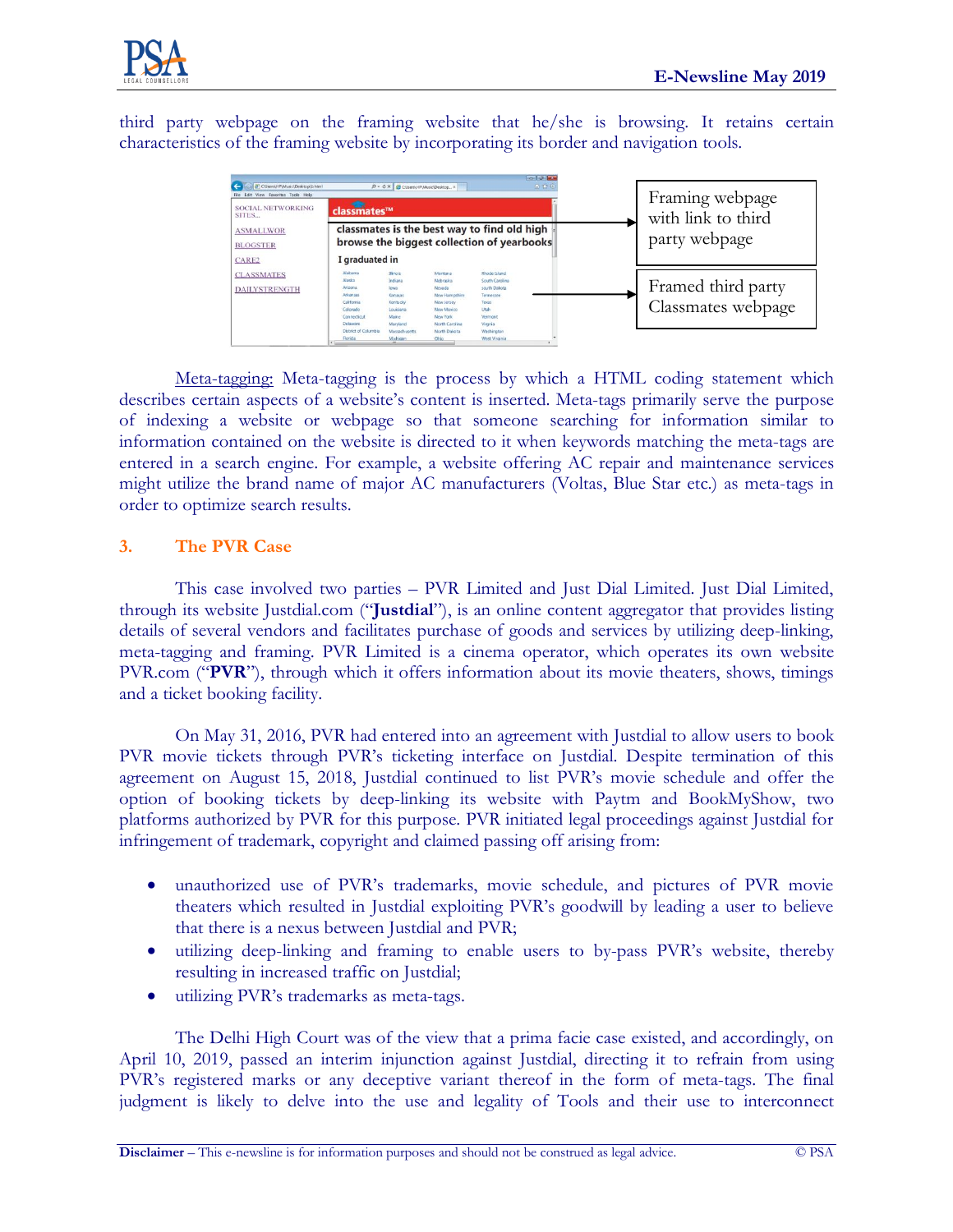

proprietary marks and content with websites that are not specifically authorized to use or display them. This judgment is likely to have a big impact on online content aggregators, who consistently use Tools to operate their business.

In order to understand how Tools are treated in other jurisdictions, we have examined a few case laws below.

# **4. International Jurisprudence**

# 4.1 United Kingdom

(i) *Shetland Times Ltd v Dr Jonathan Wills and Zet News Ltd*<sup>2</sup> : In what is considered to be the first case of deep-linking amounting to copyright infringement, Zet News placed deep-links from Shetland Times on its website pertaining to various news articles. When a user clicked on one of these links, he/she was directed to that relevant webpage on Shetland Times, comprising the news article. While the parties settled on the final day of the trial, the Court prima facie held that this is tantamount to copyright infringement.

# 4.2 Canada

(i) *Imax Corp v. Showmax Inc*<sup>3</sup> : Imax Corp sued Showmax for deep-linking and framing of its webpages to create an impression that Imax Corp was associated to Showmax, for the purposes of its proposed large-format movie theatres. The Court agreed with Imax and granted an injunction against Showmax. The Court held that the confusion that would arise from such arrangement was in itself irrefutable evidence of Imax being exposed to serious and irreparable harm.

### 4.3 United States of America

(i) *Ticketmaster v. Microsoft*<sup>4</sup> : Ticketmaster sued Microsoft for alleged trademark infringement due to placement of deep-links to Ticketmaster's website on Microsoft's sidewalk.com. Ticketmaster claimed that the deep-links caused its homepage to be circumvented, leading to lesser views of the third party advertisements placed on it thereby causing loss of advertising revenue. It also asserted that it had entered into contracts with other vendors to place deep-links to its website, which was subverted by Microsoft's unauthorized actions. While this suit was finally settled outside court, it sheds light upon why deep-linking claims are entertained by courts even if it profits the aggrieved party, albeit unintentionally. Ticketmaster chose to sue Microsoft despite profiting from the increased traffic to its website and consequent rise in ticket sales due to Microsoft's unauthorized deep-linking.

(ii) *Washington Post v. Total News<sup>5</sup>*: The Washington Post and other newspapers sued Total News for copyright and trademark infringement due to unauthorized deep-linking and framing of news articles from their respective websites, while retaining the look and feel of the Total News website. When users followed these links, they could view the linked site within the Total News

 $\overline{a}$ 

<sup>2</sup> 1997 SLT 669

<sup>3</sup> (2000), 5 CPR (4th) 81 (FCTD)

<sup>4</sup> No. 97-3055 DDP (C.D. Cal. Apr. 12, 1997)

<sup>5</sup> 97 Cv. 1990 (PKL) (S.D.N.Y.)

**Disclaimer** – This e-newsline is for information purposes and should not be construed as legal advice. © PSA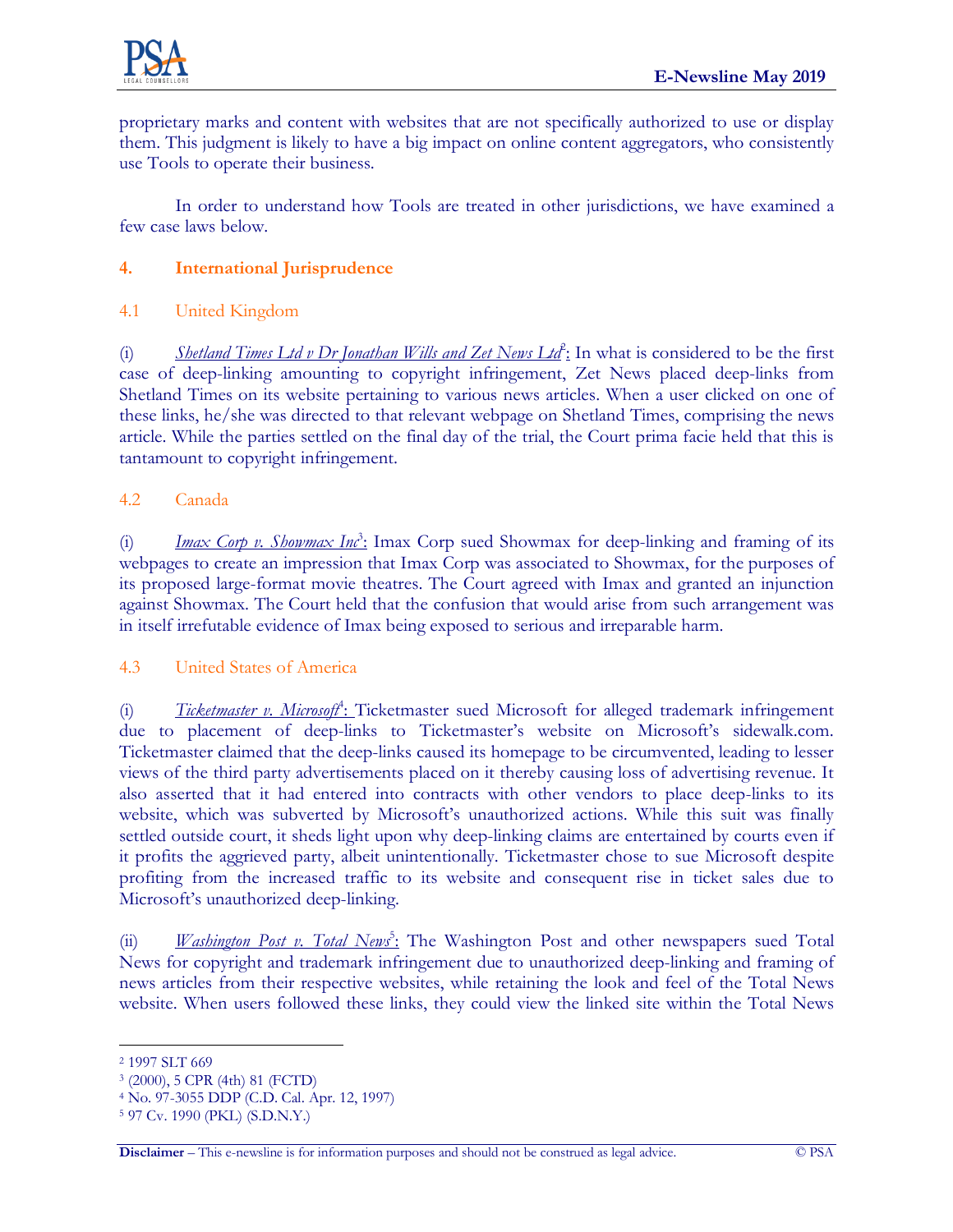

frame, which obscured the trademarks and advertisements in the linked websites. The plaintiff newspapers also claimed that as Total News was effectively placing its name on the newspapers' works by framing, this would tantamount to copyright infringement through creation of unauthorized derivative works. This suit was ultimately settled when Total News agreed to meet most of the plaintiff newspapers' demands.

(iii) *Bijur Lubricating Corp. v. Devco Corporation<sup>6</sup> :* Bijur manufactured and sold lubricating systems whereas Devco sold replacement parts for Bijur lubricating systems. Bijur sued Devco for utilization of its trademarks, including in meta-tags, for selling spare parts with the intention of misleading customers into believing that there was a nexus between Bijur and Devco. The Court held that this does not constitute infringement as the Bijur trademarks being used on Devco's website and meta-tags were nominative, as they were used to describe Devco's parts. Further, the Court held that:

"Just as the Lanham Act permits Devco to inform customers through its website that it sells replacements for Bijur parts, it allows Devco to provide the same information in its metatags.......although some uses of metatags can cause initial interest confusion, metatags in which a competitor's mark is used "truthfully to identify the competitor's *goods" are permissible under the Lanham Act……..When potential customers would run Internet searches using* variations on the keyword "Bijur", the result lists would include a link to the Devco webpage under the title metatag "bijur replacement lubrication parts by Devco." At that point, the customers could choose whether or not to visit Devco site. Nothing in this description of the site was misleading; it informed potential customers that the replacement parts were "by Devco" implying that they were not manufactured by Bijur. It cannot be inferred that Defendants intended to use Devco's metatags to confuse the public or appropriate Bijur's goodwill. This factor weighs *in favor of Defendants."*

In view of the above, most jurisdictions view the use of Tools to access third party proprietary trademarks and content, or to suggest a nexus between the websites, as trademark and copyright violations. However, in certain circumstances, utilization of trademarks in meta-tags has been held to be "nominative use", and not infringement.

### **5. Recommendations on use of Hyper-links, Frames and Meta-tags**

Going forward, online vendors who rely heavily on the use of these Tools, may have to be careful about how they connect with third party content. As a general rule, we recommend that whenever hyper-linking or framing is done, the linking website should display a "disclaimer" stating that the linked website, its contents, and all protected trademarks, links and material contained therein do not belong to them. While this disclaimer does not absolve the linking website of liability for trademark or copyright violations, it can be a mitigating factor that shows that the intended use was not to exploit the linked website or to wrongfully establish a nexus between both websites. Some additional recommendations are as follows:

### 5.1 Hyper-linking

 Linking websites can opt to use surface-linking instead of deep-linking as, based on our research; linked websites do not seem to object to users being directed to their homepage.

 $\overline{a}$ <sup>6</sup> 332 F.Supp.2d 722, Civ. No. 00-5157 (WHW) (D.N.J., August 26, 2004)